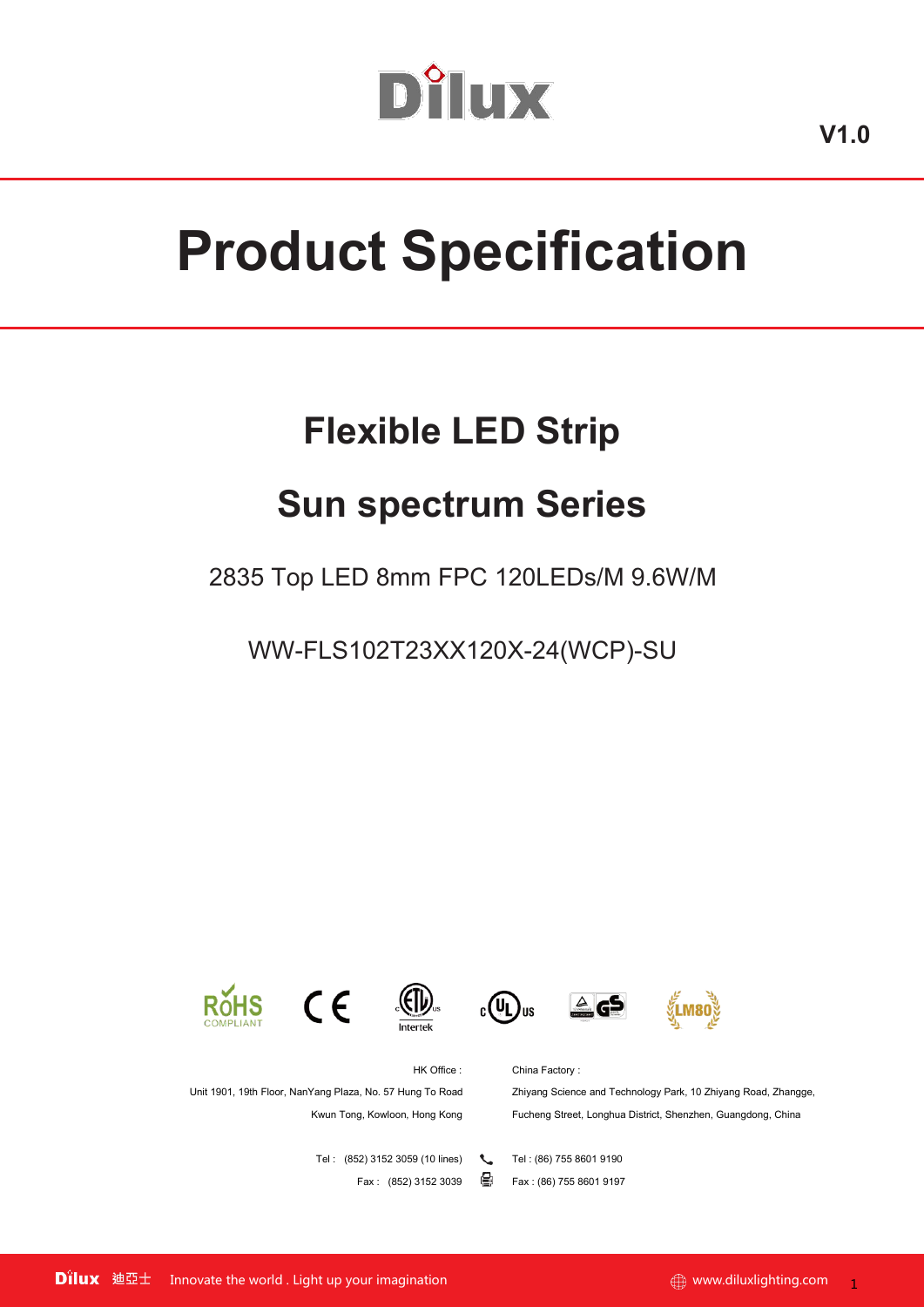



## **Specification Parameter**

- 
- 
- 
- Max.Current (A): 24V 0.4A/M; Typ.Current (A): 24V 0.36A/M;(±10%)
- Max. Power (W): 24V 9.6W/M; example and the state of the Typ. Power (W): 24V 8.73W/M; (±10%)
- $\bullet$  Max.length(M): 24V 5M; example and a matrix of Min. Bending Diameter: Φ60mm;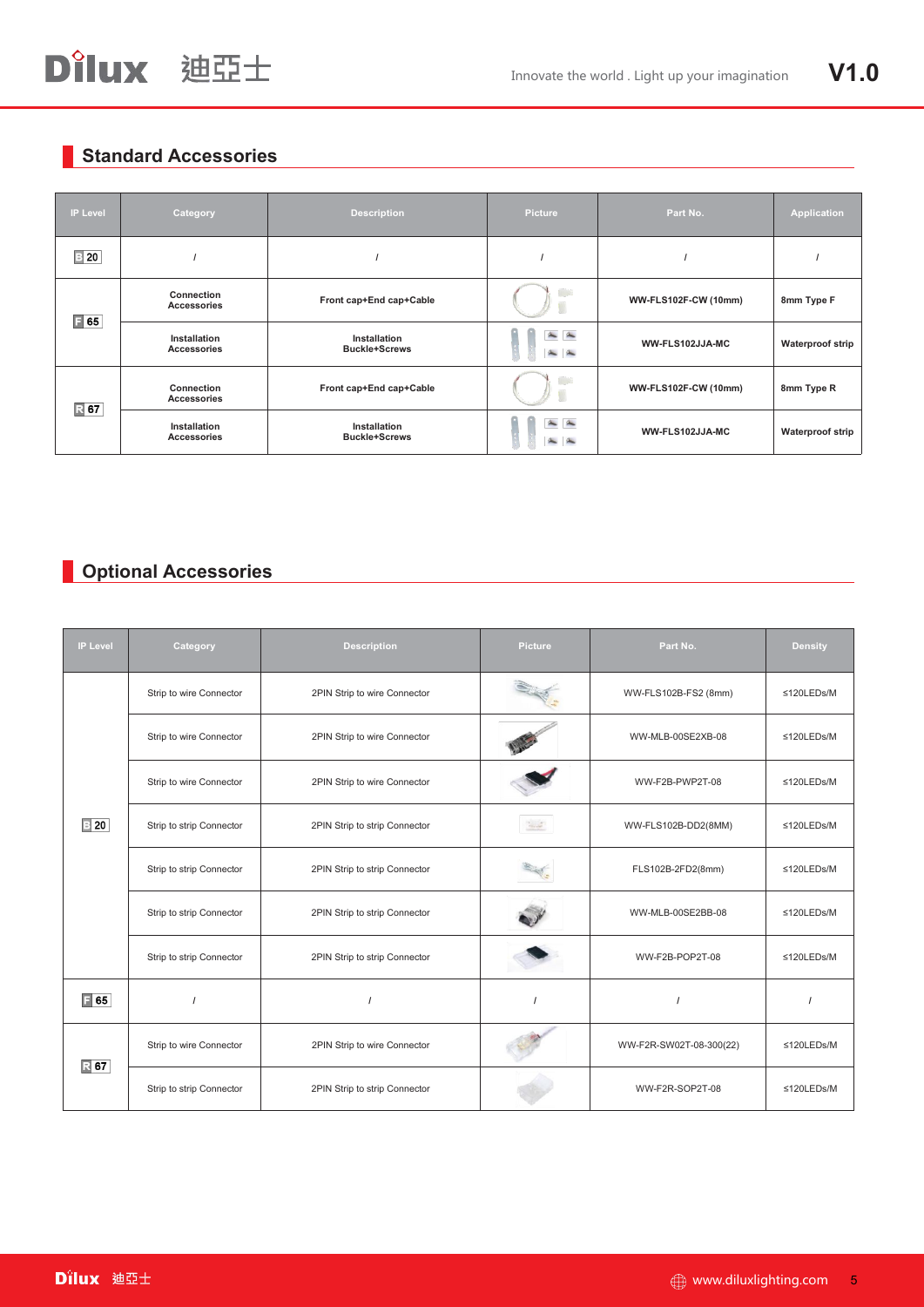

## **Backaging Information**

| <b>Ingress</b><br>protection<br>rating | <b>Bag size</b>       | Inner carton |          | Outer carton          |          |               |               | Outer carton         |
|----------------------------------------|-----------------------|--------------|----------|-----------------------|----------|---------------|---------------|----------------------|
|                                        |                       | <b>Size</b>  | Reel/ctn | <b>Size</b>           | Reel/ctn | N.W           | G.W           | volume               |
| $\boxed{3}$ 20                         | 250*270*0.14mm        |              |          | 440*400 *260mm        | 60       | 4.2KG ±10%    | 9.59 KG ±10%  | 0.05 <sup>m</sup>    |
|                                        | 9.84*10.63*0.0056 in  |              |          | 17.32*15.75 *10.24 in | 60       | 9.25 Lbs ±10% | 21.14Lbs ±10% | 1.62ff <sup>3</sup>  |
| $\boxed{ }$ 65                         | 250*270*0.14mm        |              |          | 440*400 *260mm        | 50       | 7.23KG ±10%   | 10.93KG ±10%  | 0.05 <sup>m</sup>    |
|                                        | 9.84*10.63*0.0056 in  |              |          | 17.32*15.75 *10.24 in | 50       | 15.91Lbs ±10% | 24.05Lbs ±10% | 1.62 ft <sup>3</sup> |
| <b>R67</b>                             | 270*300*0.14mm        |              |          | 520*370*300mm         | 36       | 6.48KG ±10%   | 11.83KG ±10%  | 0.06m <sup>3</sup>   |
|                                        | 10.63*11.81*0.0055 in |              |          | 20.47*14.57*11.81in   | 36       | 14.26Lbs ±10% | 26.03Lbs ±10% | 2.04 <sup>4</sup>    |